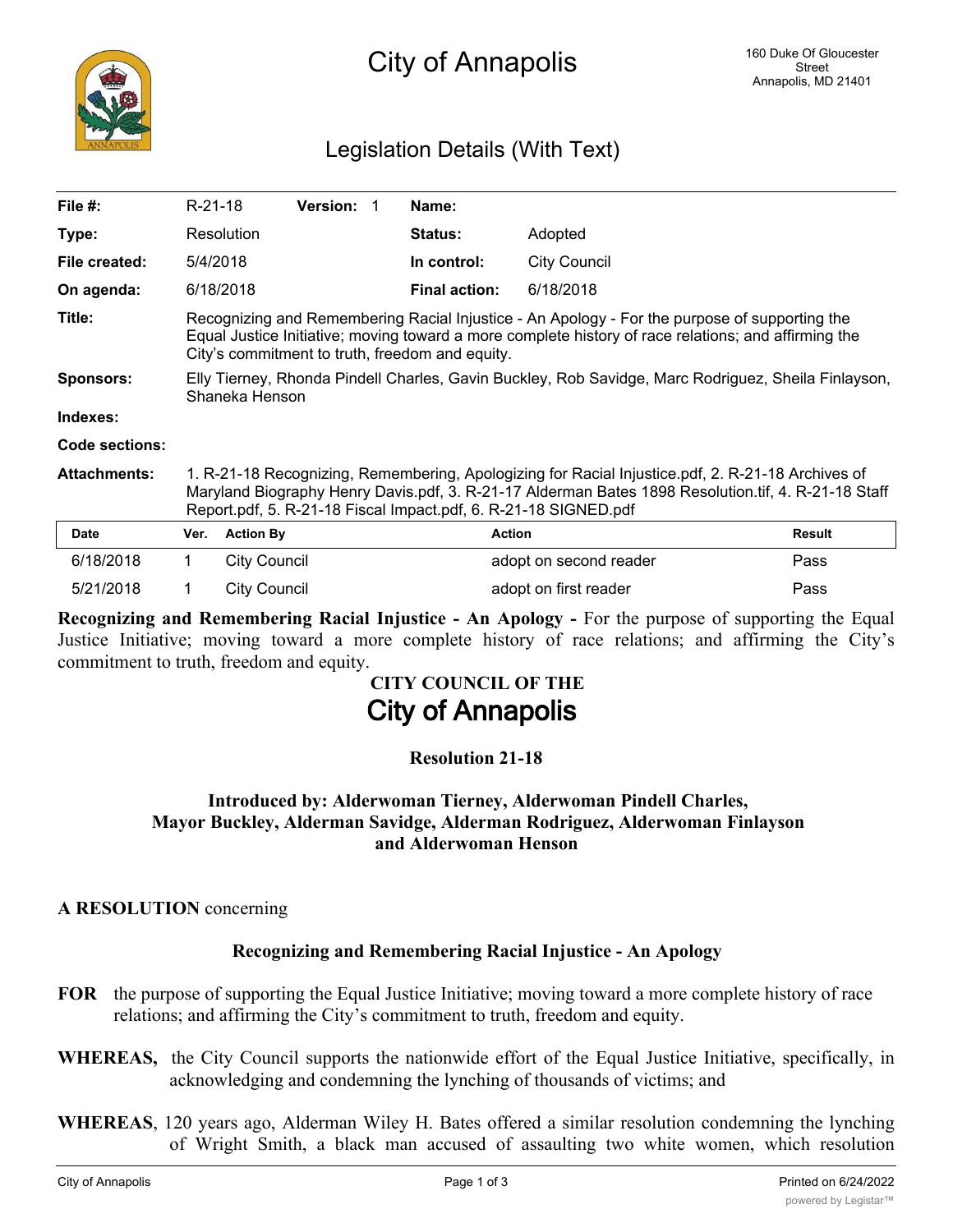obtained only one other favorable vote and was defeated by the City Council; and

- **WHEREAS**, "the horrific practice of lynching is a stain on our nation and on our souls. There were over 4,700 documented lynchings in the United States. There were 29 documented lynchings in Maryland. These lynchings were public events, with members of the community colluding either directly or indirectly - in this horrifying practice. It was no accident that they made them public - they were sending a message to other African Americans in the community. These crimes left thousands of people dead and families and communities scarred, yet 99% of these murderers were never arrested or tried for their crimes; and
- **WHEREAS,** "for many in Maryland, the history of lynchings is the history of their family or their community. One such victim of lynching was Henry Davis who in 1906 was lynched here in Annapolis on a bluff near College Creek just days before Christmas. The remains of Henry Davis rest in Brewer Hill Cemetery in Annapolis. His grave is not marked, so the date of his 'burial' is unknown. In fact, as there is no census record, his age is uncertain. His last name could have been Chambers or Lee. His first name could have been William. He had no known home. His lynchers were never found. The Maryland State Archives in Annapolis houses two records: one certificate from 1900 admitting Prisoner 15521 to the Maryland Penitentiary at age 17 for assaulting a black woman, and one certification of his death by gunshot wound on December 21, 1906, at age 30; and
- **WHEREAS**, "on December 14, 1906, Mrs. Annie Reid, wife of a Crownsville storekeeper John Reid, was on her way to Annapolis when she was dragged from her buggy by a black man limping along the road near Best's Gate train station. Reid fought her assailant with a horse whip before being knocked to the ground. Henry Davis was arrested December  $17<sup>th</sup>$ , three days after the attack. Two days after his arrest, Davis was taken to Annie Reid's house, where she identified him as her assailant. Davis then allegedly admitted to the assault, according to newspaper accounts. Aware of the potential for mob violence, the sheriff pleaded for a jury to be convened immediately, but Reid had not yet recovered from her injuries and could not testify. Davis was placed in the Annapolis Jail.
- **WHEREAS,** "the next day, a group of lynchers marched from St. John's to the Annapolis jail, at the corner of Calvert and Clay streets. The leaders of the mob tried to trick the four guards by ringing the jailhouse bell around 1:50 a.m., claiming they were police officers with a prisoner. As the guards sensed a problem and refused to unlock the jail, the attackers pounded on the door, tearing a hole with a pick taken from a nearby blacksmith's shop and attacked with a sledgehammer. The door quickly collapsed. Men holding revolvers asked the guards to put their hands up and hand over the keys to Davis's third-floor cell, which they did. Davis was hauled from the jail down Calvert Street toward West Street. Black residents were terrified and stayed inside while many whites, awakened by the noise, joined the crowd as it turned onto West Washington Street and headed toward a neighborhood known as Brick Yard Hill. They dragged Davis, who could not walk quickly because of his missing toes, to a bluff overlooking College Creek, continuing to hit him according to reports in the Baltimore Sun. The report states that Davis supposedly admitted to the attack again. The crowd then slid a thin white rope around his neck and hoisted him up a large tree. Someone gave a signal to commence firing. The rope broke, but the shooting continued. More than 100 shots were fired. Davis was struck directly in his chest, his neck, hand, back of head and face. His bloody body was left on the banks of College Creek where hundreds of people, white and black, came to look at the gruesome sight. Photographs were taken of the corpse and allegedly made into postcards. That afternoon, the body was examined

by a coroner and later buried in and later buried in an unmarked grave in the small pox section of  $B$